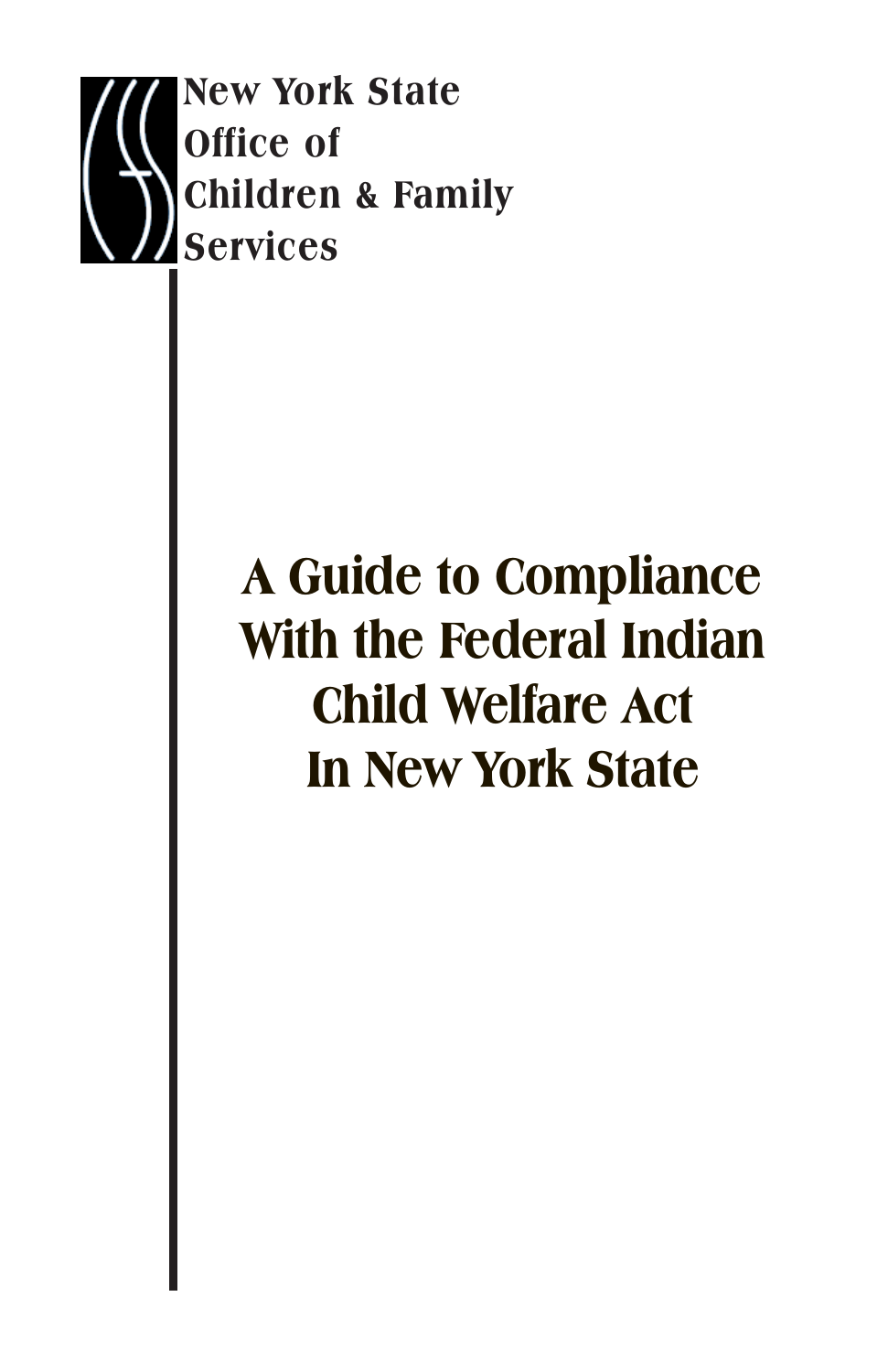

## **A Guide to Compliance With the Federal Indian Child Welfare Act In New York State**

The New York State Office of Children and Family Services is committed to helping preserve the rich heritage of Native Americans. The Federal Indian Child Welfare Act (ICWA) became law in 1978, and New York State amended the Social Services Law and state regulations to reflect these federal standards.

OCFS, through its Native American Services component, is available to assist in meeting ICWA requirements. Training is available, upon request, for social services districts and authorized voluntary agencies. Assistance is also available to help caseworkers and other interested parties determine the tribal origin of a child, follow proper tribal notification procedures and identify tribal resources for inclusion in development of the service plan. Upon request, advocacy may be provided on behalf of the Indian child, Indian custodian or Indian Nation.

If you would like technical assistance or training, please contact:

**New York State Office of Children and Family Services Native American Services 295 Main Street Suite 545 Buffalo, NY 14203 (716) 847-3123**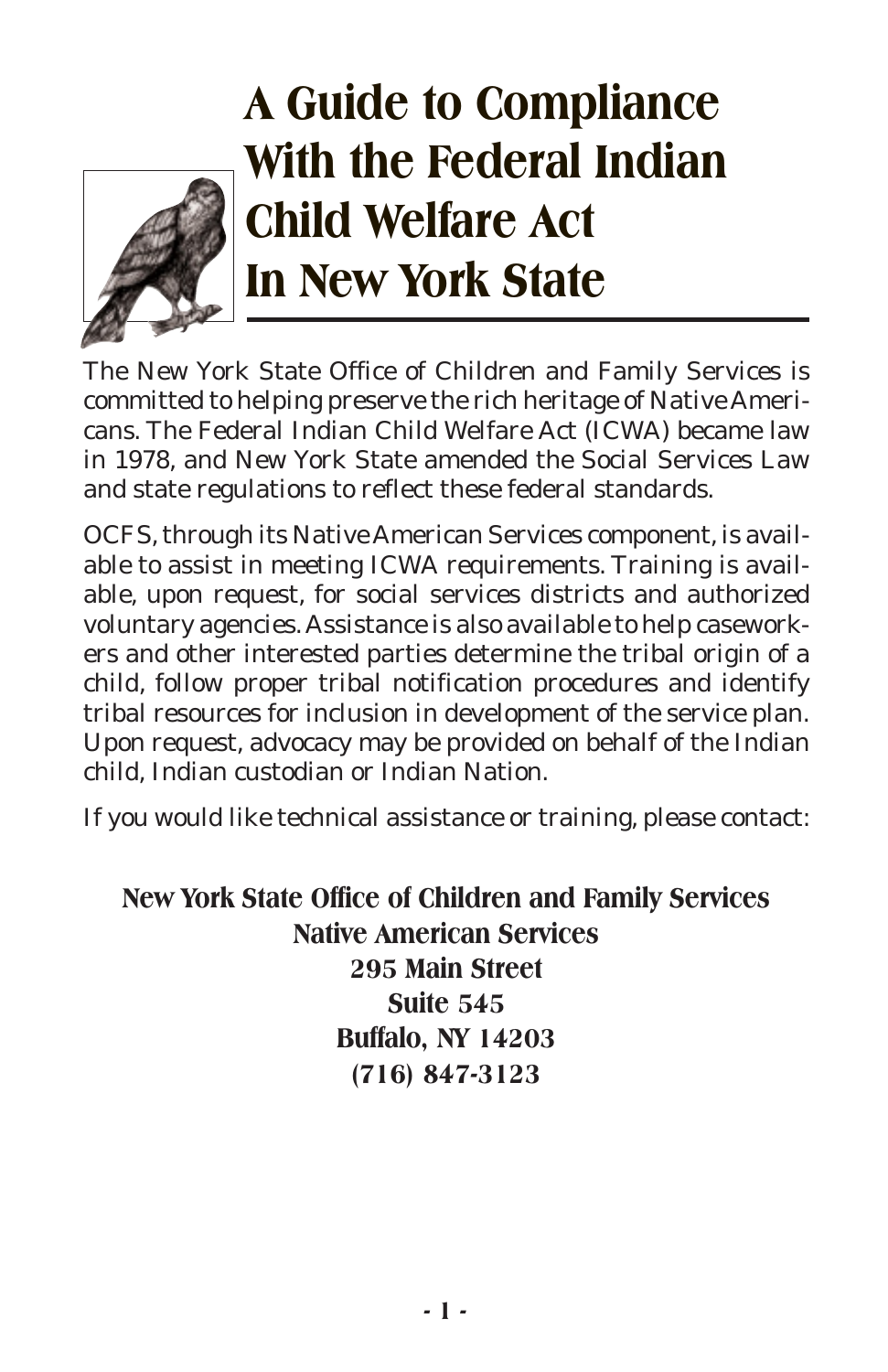

## **Major Provisions of the Federal Indian Child Welfare Act\***

ICWA is clear that the underlying principle of the Act is to "protect the best interest of Indian children." ICWA was also designed to "promote the stability and security of Indian tribes and families by the establishment of minimum federal standards for the removal of Indian children from their families."

These principles are reflected in the ICWA provisions. In summary form, the major provisions of ICWA are to:

- ¡ **PROVIDE FOR EXCLUSIVE INDIAN TRIBAL JURISDICTION** over child welfare proceedings involving Indian children who reside or are domiciled on Indian reservations except where such jurisdiction is vested in the state by existing federal law, and to authorize the transfer of proceedings involving Indian children not domiciled or resident on reservations from state to tribal courts.
- ¡ **ESTABLISH A RIGHT OF INTERVENTION** in state court regarding foster care and termination-of-parental-rights proceedings on the part of an Indian child's tribe or Indian custodian.
- ¡ **REQUIRE THAT FULL FAITH AND CREDIT** be accorded to tribal acts, records and judicial proceedings applicable to Indian child custody proceedings by federal and state courts.
- ◆ **REQUIRE**, in any involuntary proceedings in a state court when there is actual or constructive notice that an Indian child is involved, that **NOTICE BE PROVIDED** to the parent or Indian custodian and tribe, or that notice be provided to the Secretary of the Interior when the custodian or tribe is not known.
- ¡ **PROVIDE FOR A RIGHT TO COURT-APPOINTED COUNSEL** for indigent parents in any child removal, placement or termination of parental rights proceedings.

*<sup>\*</sup>Federal Indian Child Welfare Act: 25 USCA 1901, et seq.*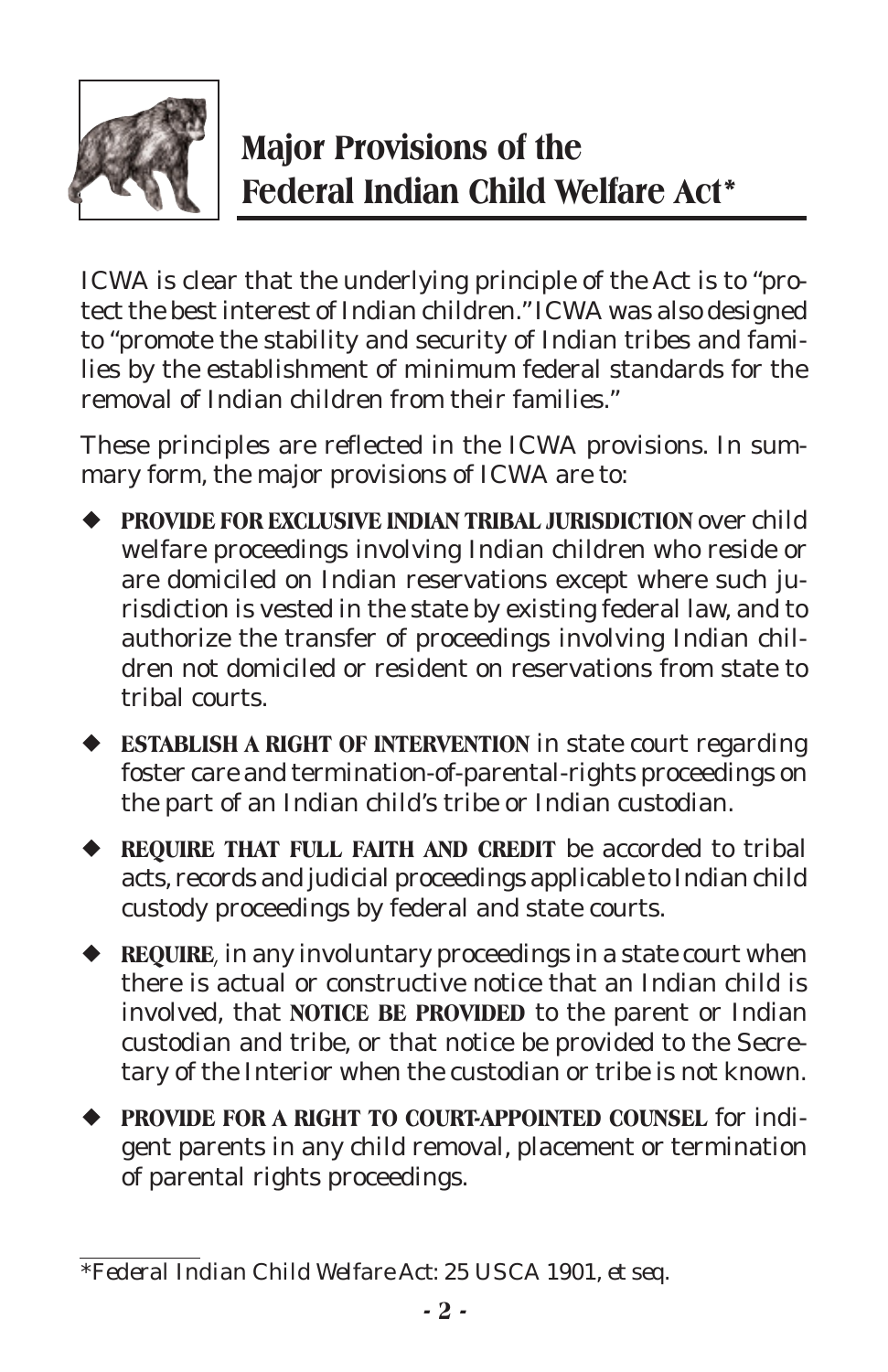¡ **ESTABLISH MINIMUM FEDERAL EVIDENTIARY STANDARDS** and procedures for state court proceedings involving foster care placement of Indian children or the termination of parental rights.

- **ESTABLISH FEDERAL STANDARDS GOVERNING VOLUNTARY FOS-TER CARE PLACEMENTS**, relinquishments or terminations of parental rights and adoptive placements.
- ¡ **ESTABLISH PLACEMENT PREFERENCES AND STANDARDS** governing foster care, pre-adoptive and adoptive placements of Indian children.
- ¡ **PROVIDE FOR A SYSTEM OF RECORD-KEEPING** on the part of states placing Indian children for adoption, and authorizing access to such records by Indian children when they reach the age of 18 years for the purpose of determining tribal affiliation and related rights.
- ¡ **AUTHORIZE** the Secretary of the Interior to award **GRANTS FOR INDIAN TRIBES AND ORGANIZATIONS** for the purposes of establishing and operating Indian child and family service programs and preparing and implementing child welfare codes.
- ¡ **AUTHORIZE THE USE OF INTERIOR DEPARTMENT FUNDS** as nonfederal matching shares in connection with federal Health and Human Services-administered Social Security Act funds, and to provide that the licensing or approval of foster homes or institutions by an Indian tribe shall be deemed the equivalent to the licensing or approval by a state for purposes of qualifying for assistance under federally assisted programs.



## **Consideration of the Multiethnic Placement Act**

The provisions of the federal Multiethnic Placement Act which preclude the delay or denial of the placement of a child for adoption or into foster care on the basis of race, color or national origin do not affect the application of the federal Indian Child Welfare Act [*See 42 USCA Section 1996 b (3)*].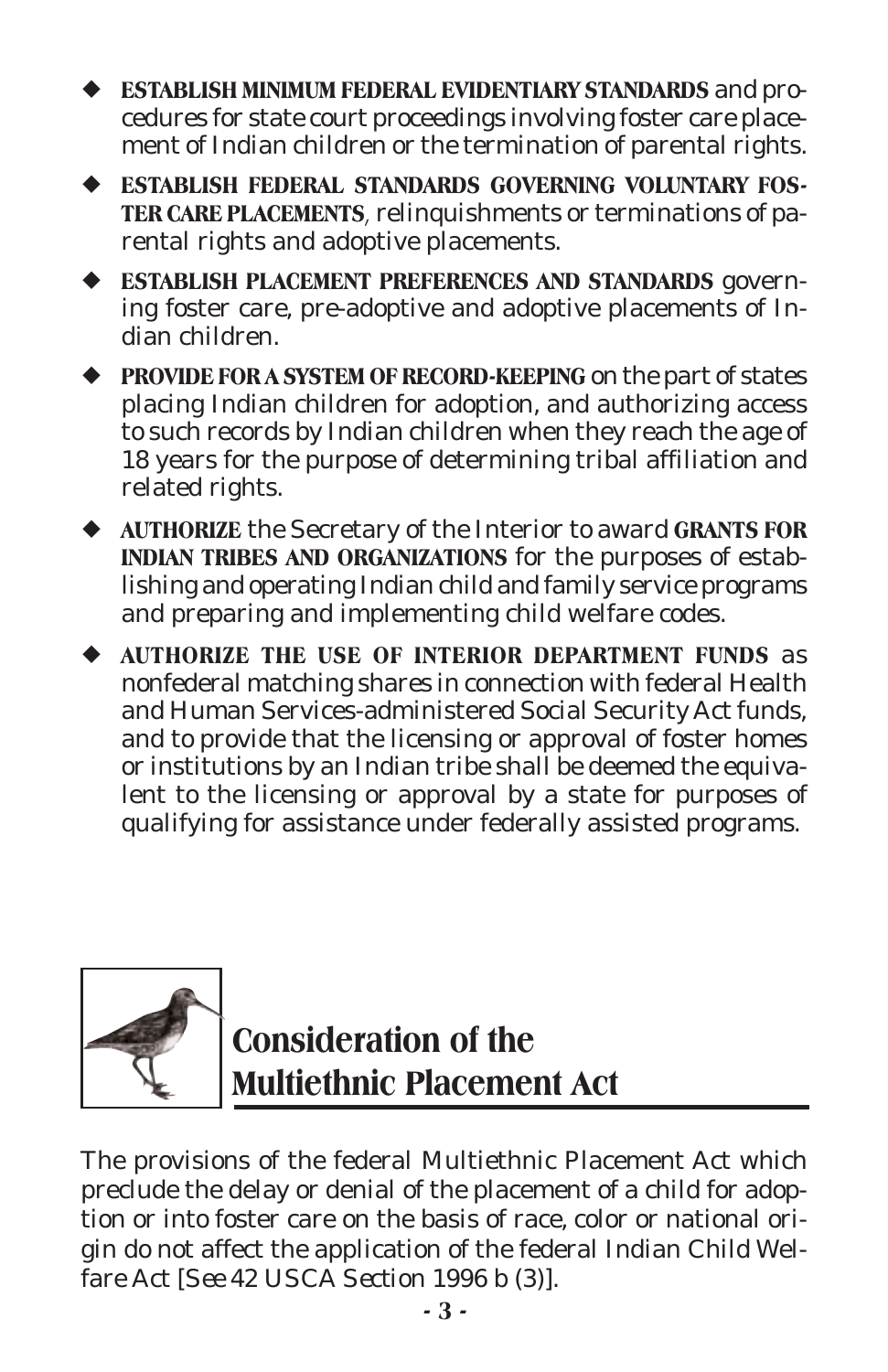

#### **New York State Statutory & Regulatory Requirements\* to Implement the Federal Indian Child Welfare Act**

**REASONABLE EFFORTS TO PREVENT PLACEMENT OF AN INDIAN CHILD** [*OCFS Regulation, 18 NYCRR 431.18 (d)*]. This section of the regulation requires that, in any child custody proceeding initiated by the social services district pursuant to Section 358-a or 384-b of the Social Services Law or Article 3, 7 or 10 of the Family Court Act, which involves an Indian child, the social services district must demonstrate to the court that, prior to the commencement of such proceeding, reasonable efforts were made to alleviate the need to remove the Indian child from his or her home. These efforts must involve using available resources of the child's extended family, the tribe/nation and Indian social services agencies.

**FOSTER CARE PLACEMENT PREFERENCES** [*OCFS Regulation, 18 NYCRR 431.18 (f) (1)*]. This section establishes a required order of preference for foster care placements of Indian children. Placement of an Indian child in accordance with the preference requirements in this section supersedes all other continuity of environment factors in the placement of an Indian child. An authorized agency providing foster care to an Indian child in the absence of good cause to the contrary is required to place the child with:

- $\blacklozenge$  First, a member of the child's extended family;
- ◆ Second, a foster home certified, approved or specified by the Indian child's tribe and approved by the appropriate social services district;
- ¡ Third, an Indian foster home certified or approved by an authorized agency to provide foster care services;
- $\blacklozenge$  Fourth, an institution for children approved by an Indian tribe or operated by an Indian organization which has a program to meet the needs of the child.

*<sup>\*</sup>New York State Social Services Law, Section 39, and Regulation 18 NYCRR 431.18.*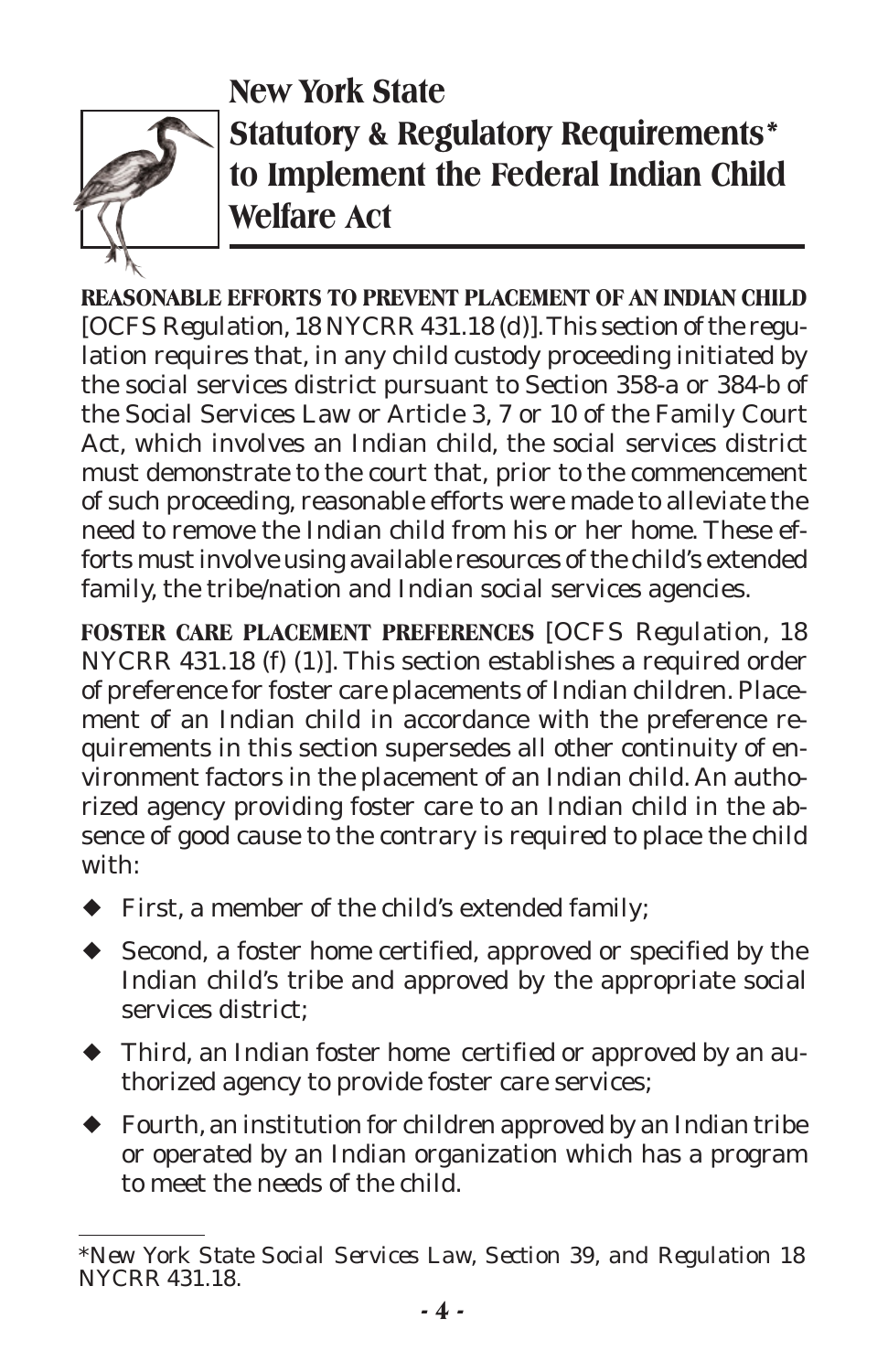**ADOPTION PLACEMENT PREFERENCES** [*OCFS Regulation, 18 NYCRR 431.18 (g) (1)*]. This section establishes a required order of preference in an adoptive placement of an Indian child. An authorized agency providing adoption services to an Indian child is required, in the absence of good cause to the contrary, to place the child with:

- ¡ First, a member of the child's extended family;
- ¡ Second, other members of the child's Indian tribe; or
- $\blacklozenge$  Third, other Indian families.

**INDIAN TRIBE INVOLVEMENT IN SERVICE PLAN DEVELOPMENT** [*OCFS Regulations, 18 NYCRR 428.9 and 430.12 (c) (2)(i) (a)*]. These sections require social services districts to make efforts to involve the child's Indian tribe in the development of the service plan. Also, whenever possible, the social services district is required to involve a qualified expert as defined in 18 NYCRR 431.18 (a) (5) in the formulation of the service plan.

**TRIBAL ACCESS TO CASE INFORMATION** [*OCFS Regulations, 18 NYCRR 430.11 (c) (2) (v) and 430.12 (e) (2) (iii) (b)*]. These sections require social services districts to allow the child's Indian tribe access to information concerning efforts to comply with the order of placement preferences requirements identified in 431.18 (f) (1) and 431.18 (g) (1)) of the regulation.

**NOTIFICATION REQUIREMENTS** [*OCFS Regulation, 18 NYCRR 431.18(c)*]. This section requires a social services district, in any child custody proceeding initiated by the district pursuant to Section 384-b of the Social Services Law or Article 10 of the Family Court Act, to notify the child's parent or Indian custodian and the child's Indian tribe, by registered mail, of the pending proceeding and of their right to intervention. If the identity or location of the parent or Indian custodian and the tribe cannot be determined, the notice must be given to the Secretary of the Interior and the New York State Office of Children and Family Services (OCFS) by registered mail. The notice must contain the child's name, address and other information that is specified in the regulations.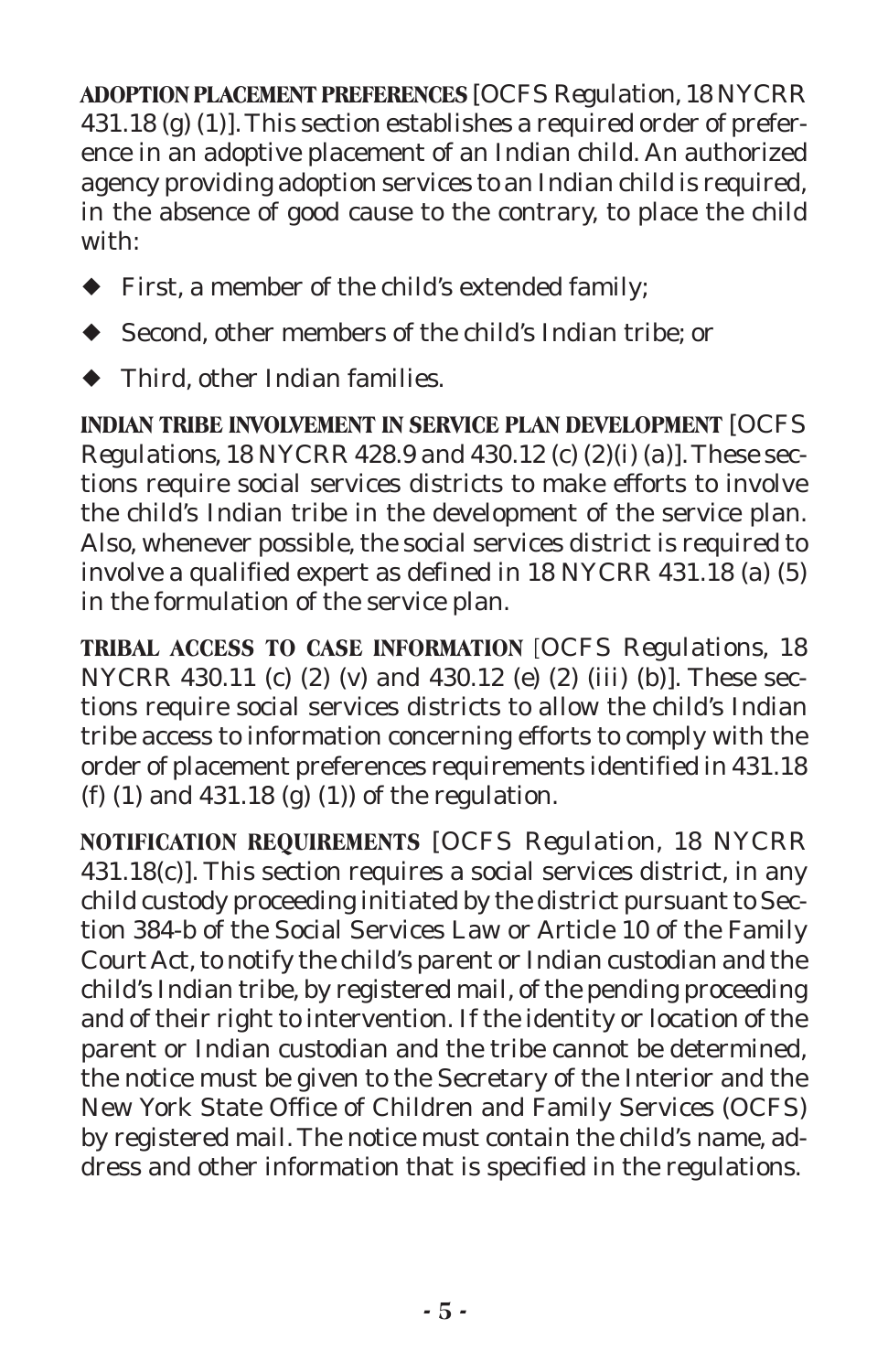**NOTIFYING THE FAMILY COURT** [*OCFS Regulation, 18NYCRR 431.18 (e)*]. This section requires that in any child custody proceeding initiated by the social services district pursuant to Section 358-a or 384-b of the Social Services Law or Article 10 of the Family Court Act, the social services district must inquire whether the child is an Indian and notify the Court in writing where there is reason to believe that the child involved is an Indian.

**HIGHER FEDERAL STANDARD OF EVIDENCE** [*OCFS Regulation, 18 NYCRR 431.18 (b)*]. This section requires social services districts to satisfy higher standards of evidence in foster care proceedings and proceedings to terminate parental rights involving Indian children.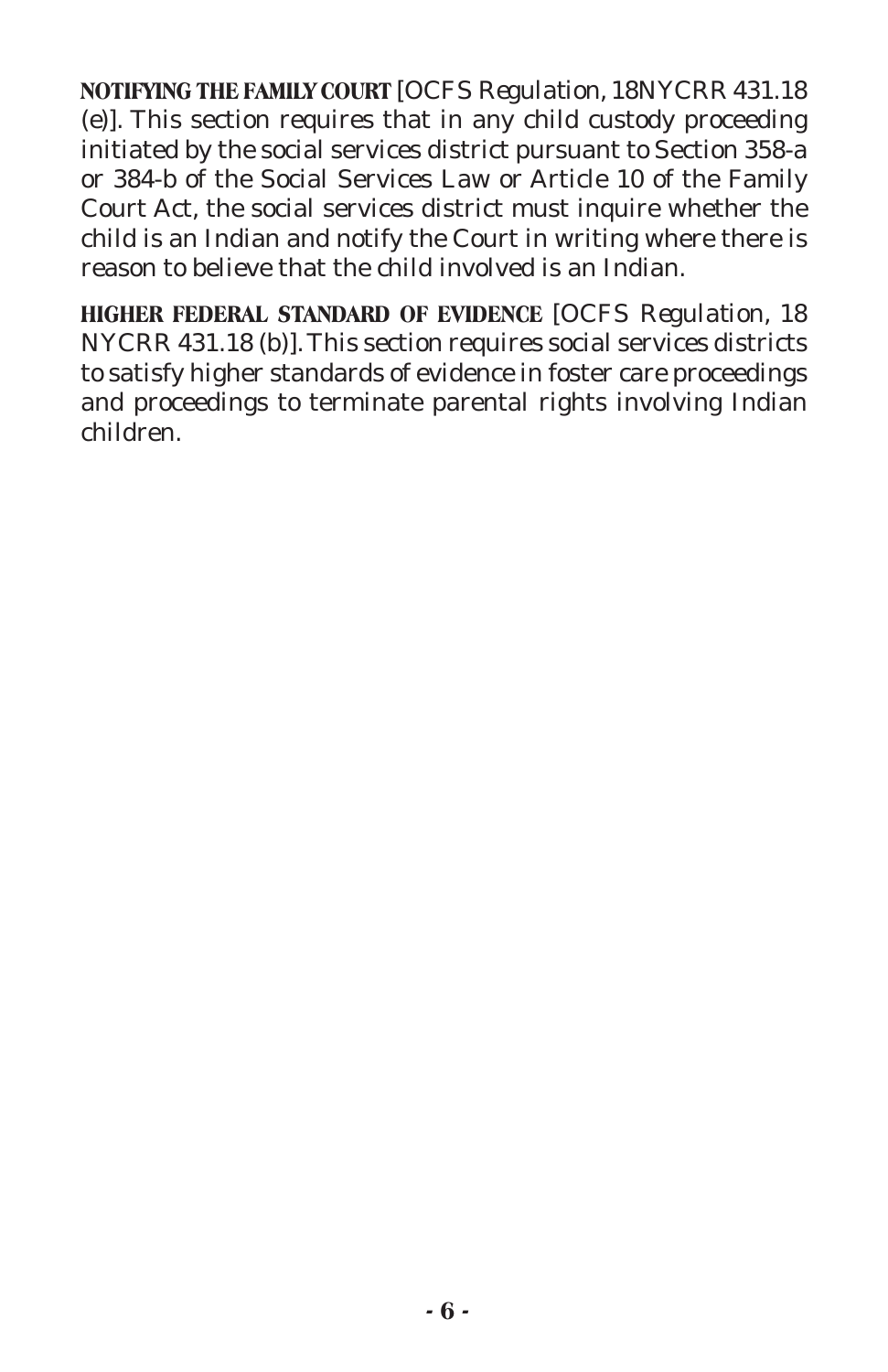

### **Tribal Notification Procedures**

As indicated in the major provisions of the Indian Child Welfare Act and OCFS Regulations [18 NYCRR 431.18 (c)], notification of the pending proceeding must be provided to the tribe. The contents of such notification of the child custody proceeding should include the following information:

- $\blacklozenge$  The child's name, child's date of birth, child's place of birth;
- $\blacktriangleright$  The child's tribal affiliation, if known;
- ¡ The names of the child's parents, dates of birth of the child's parents, places of birth of the child's parents, and the child's mother's maiden name;
- $\blacklozenge$  A copy of the petition filed with the court;
- $\blacklozenge$  A statement of the rights of the biological parents/custodians to intervene in the proceeding;
- $\blacklozenge$  A statement of the right under federal law to court appointed counsel; and
- $\blacklozenge$  The location, mailing address and telephone number of the court.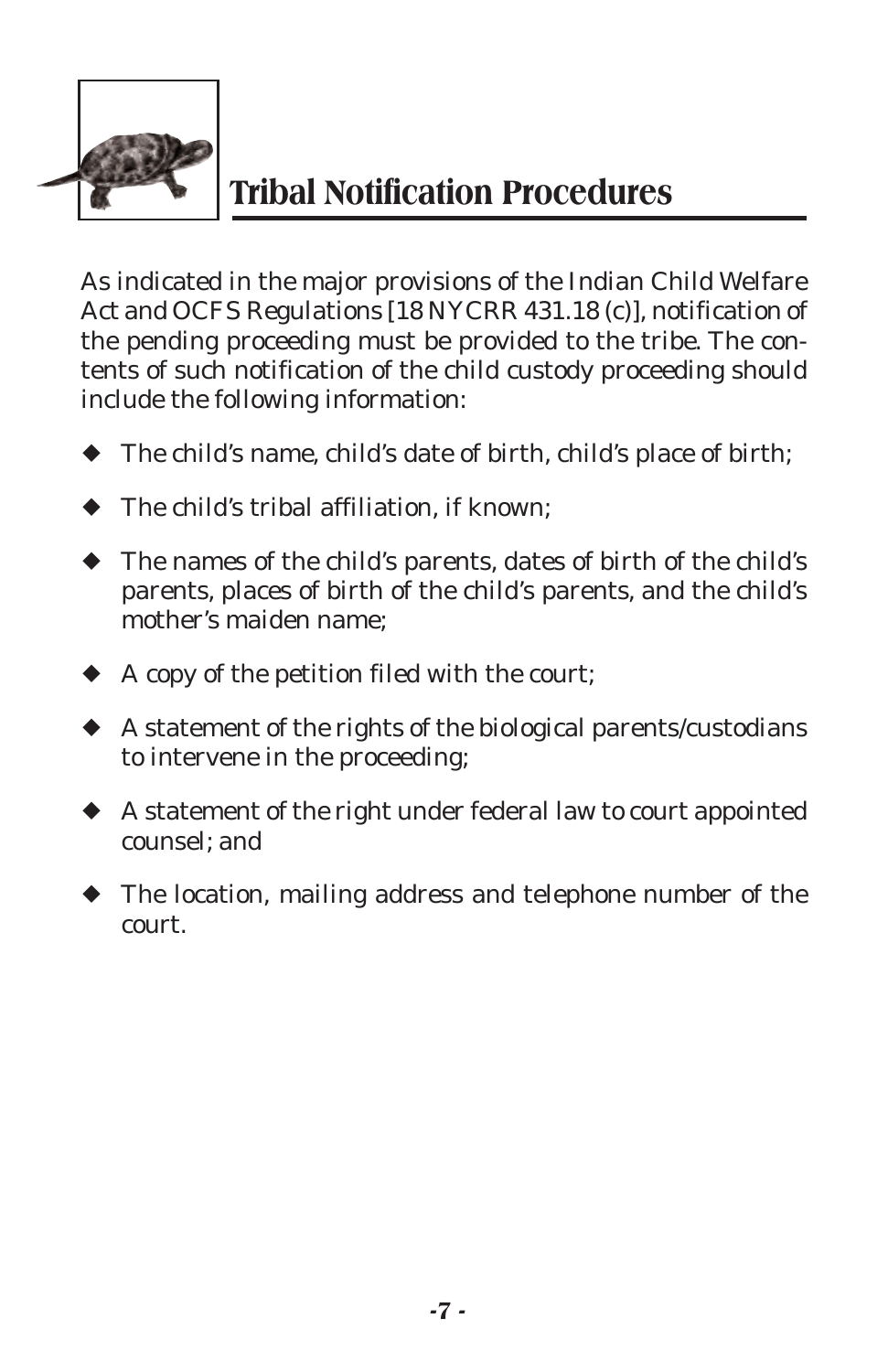#### **New York State Indian Nations/Tribes**

**Iroquois Nations (State and Federally Recognized)**

**Cayuga Nation** P.O. Box 11 Versailles, NY 14168 (716) 337-4270

**Oneida Indian Nation** Oneida Indian Nation Member Benefits 577 Main Street Oneida, NY 13421 (315) 829-8337

**Onondaga Nation** Onondaga Nation Council of Chiefs P.O. Box 85 Nedrow, NY 13120 (315) 469-1875

**St. Regis Mohawk Tribe** St. Regis Mohawk Reservation 412 State Route 37 Akwesasne, NY 13655 (518) 358-4516

**Seneca Nation** Allegany Reservation P.O. Box 231 Salamanca, NY 14779 (716) 945-1790

Cattaraugus Reservation 12387 Route 438 Irving, NY 14081 (716) 532-4093

**Tonawanda Band of Senecas** Tonawanda Reservation 7027 Meadville Road Basom, NY 14013 (716) 542-4244

**Tuscarora Nation** 2015 Mount Hope Road Lewiston, NY 14092 Cell: (716) 622-7061 Cell: (716) 417-7764 Office: (716) 297-0598

#### **Algonquin Nations (State Recognized Only)**

**Shinnecock Indian Nation** P.O. Box 1268 Southampton, NY 11969 (631) 287-6474

**Unkechaug Indian Nation** Poospatuck Reservation

P.O. Box 86 Mastic, NY 11950 (631) 281-6464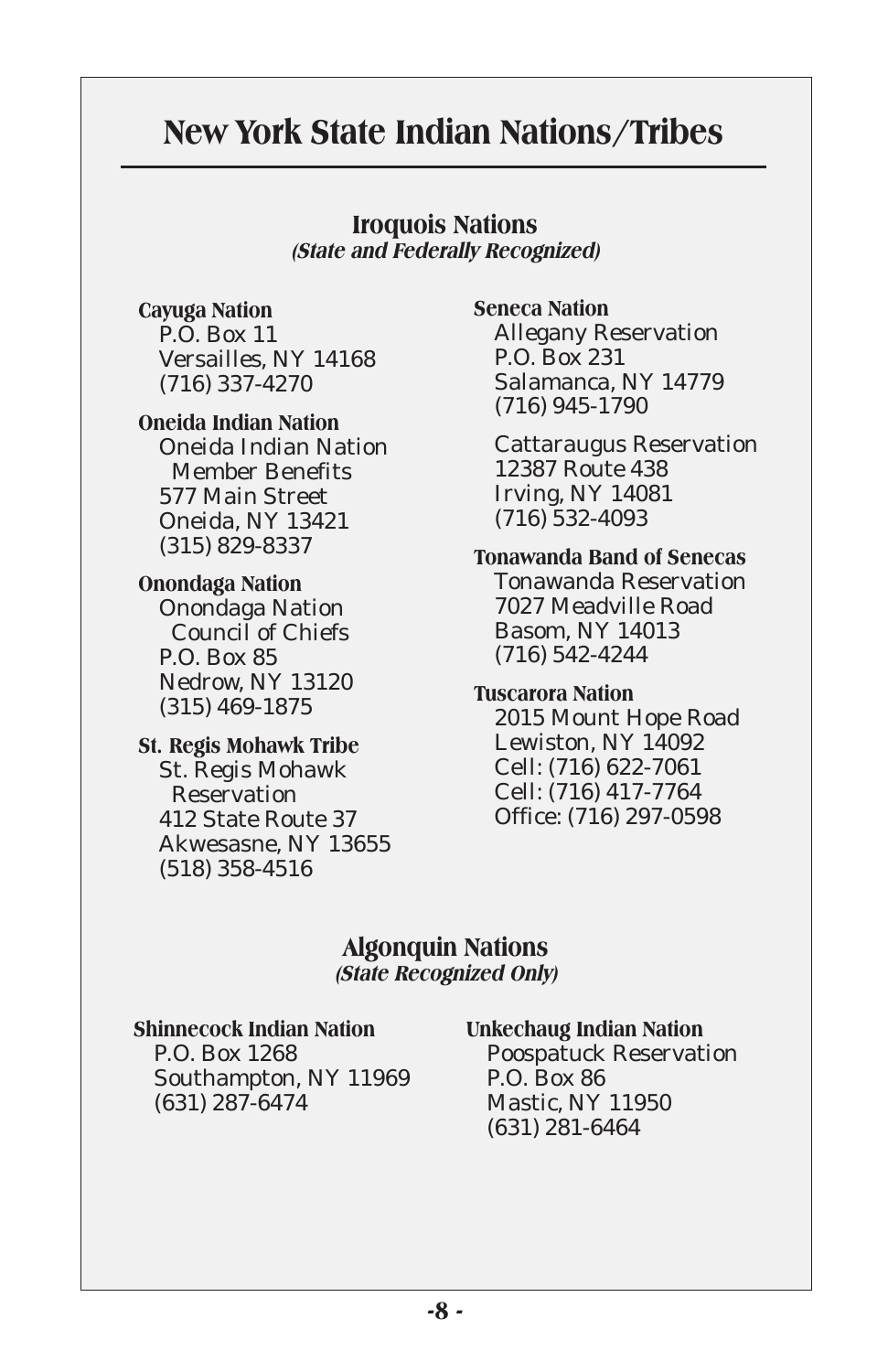For further information on Native American programs, see the *Indian Child Welfare Act (ICWA) Compliance Desk Aid for New York State Child Welfare Workers* (OCFS Publication #5046) and *A Proud Heritage: Native American Services in New York State* (OCFS Publication #4629).